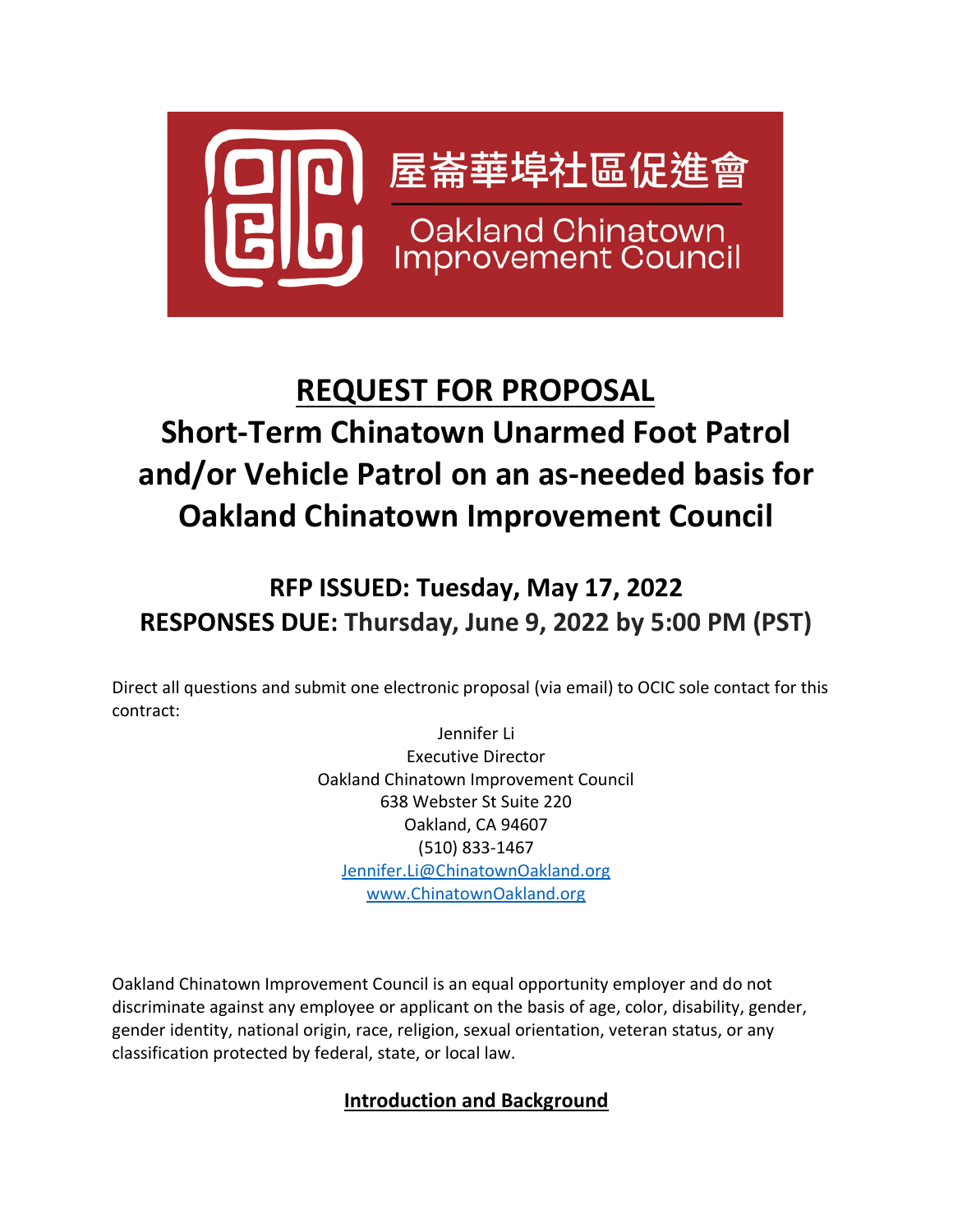The Oakland Chinatown Improvement Council (OCIC) is seeking responses to this Request for Proposals ("RFP") for vendors that can provide unarmed security foot patrolling and/or vehicle patrolling within the boundaries of the Oakland Chinatown CBD (see attached map, Exhibit 1). The personnel assigned to those varied functions may come from one vendor or a combination of vendors that specialize in the various needs of Oakland Chinatown. This contract is anticipated to commence on an initial basis on or around approximately July 1, 2022, and provide geographic coverage within the boundaries of the OCIC District over three months. The initial contract period will be three (3) months with options for renewal on an as-needed basis. The selected contractor will interface with the Executive Director and/ or Clean and Safe Program Coordinator of the OCIC, as may apply.

The OCIC requires that the Vendor(s) provide sufficient personnel to staff a security patrol services and/ or vehicle patrol, who have the requisite skills to maintain a sense of safety, deter, prevent, respond to, and report crime, and who can professionally interact with the members of OCIC, the general public, and City of Oakland staff, and have the skills and abilities necessary to prevent problems and de-escalate situations before they become problems that require police intervention. The OCIC and its Vendor(s) will occasionally need to work collaboratively with the Oakland Police Department and Oakland Fire Department. Therefore, Vendor(s) must meet a standard of professionalism and excellence to maintain productive and friendly relationships with the City's Emergency personnel and the community.

Positive, environmental change in a community can only come about as a result of properly trained personnel who have a clear understanding of the services we are contractually obligated to provide to the property and business owners who are funding these CBDs. The vendor must clearly understand this dynamic and perform as a strong advocate for the CBDs and the goals of its various entities. The CBDs are not public agencies, although they do engage in public safety and community services.

OCIC programming may experience seasonal fluctuations and may require the Vendor(s) to periodically supply additional personnel as needed. The seasonal fluctuations primarily occur over the holiday season and during special events throughout the year, such as Lunar New Year, Mid-Autumn Moon Festival, and others. The Vendor(s) must be capable of sustaining the OCIC Safety Program with support in the event of a major natural disaster.

### **Not to Exceed Contract Amount:**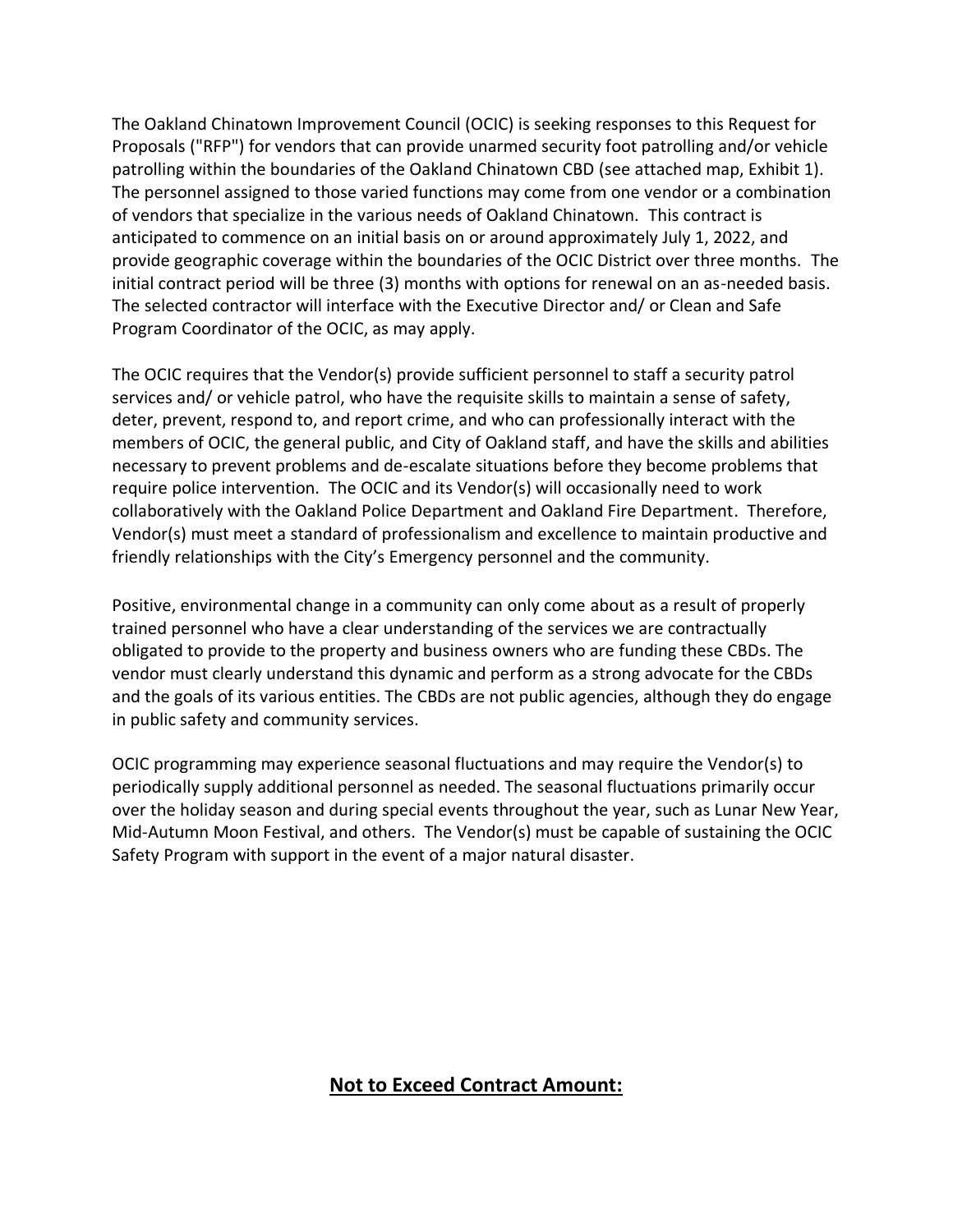Contractor(s) shall provide a detailed work plan with a thorough breakdown of:

- 1. Wages and employment costs and benefits like health, holidays, vacations, sick pay, benefits, etc. provided for each work position, including for the supervisor/ operations manager; and
- 2. Proposed hours and days for each work position; and
- 3. All equipment and supplies provided by vendor, as outlined in subsequent section, are to be included in proposal costs.
- 4. Overhead and administrative costs including a description of other benefits provided to personnel. For example: training, equipment, and other program management costs should be included.

**The total cost of the work shall not exceed \$100,000 for security work on an as-needed basis over the period of one year. The security vendors for OCIC will need to interact with OCIC's Chinatown Clean and Safe Ambassador Program, various volunteer safety groups in Chinatown, and local law enforcement.** 

## **Schedule of Solicitation and Awards:**

OCIC reserves the right to change this schedule for any reason.

**OCIC** may make a courtesy effort to contact interested parties that this schedule has changed, but interested parties are ultimately responsible for being aware of changes to this RFP by regularly checking the appropriate RFP folder on the **OCIC** website at www.chinatownoakland.org

| Solicitation or Contract Event                 | Date                  |
|------------------------------------------------|-----------------------|
| Request for Proposals Issued                   | May 17th              |
| Pre-bid meeting with CS Committee and ED       | June 15 <sup>th</sup> |
| Proposal Deadline                              | June 9 <sup>th</sup>  |
| Notice of Intent to Award Issued (anticipated) | June 24 <sup>th</sup> |
| Presentation to Full Board                     | June 23rd             |
| <b>Contract Effective Date</b>                 | July 1st              |

A mandatory pre-bid meeting will be conducted on **Wednesday, June 15th, 2022 at 4:30pm, at 638 Webster St Suite 220, Oakland, CA 94607**. Please designate a representative from your organization to attend this meeting. The Executive Director will be present to answer questions about RFP, the selection process, or to provide any additional information about CBDs. We ask that you RSVP to this meeting via email to Jennifer Li, Jennifer.Li@chinatownoakland.org.

In addition to the pre-bid meeting, selected vendors will be invited for a presentation on **Thursday, June 16th 6:30pm at 638 Webster St Suite 220, Oakland, CA 94607**. The presentation will be given to a panel composed of members of the Oakland Chinatown Improvement Council Board.

## **Geographic Boundaries of the Oakland Chinatown Improvement Council**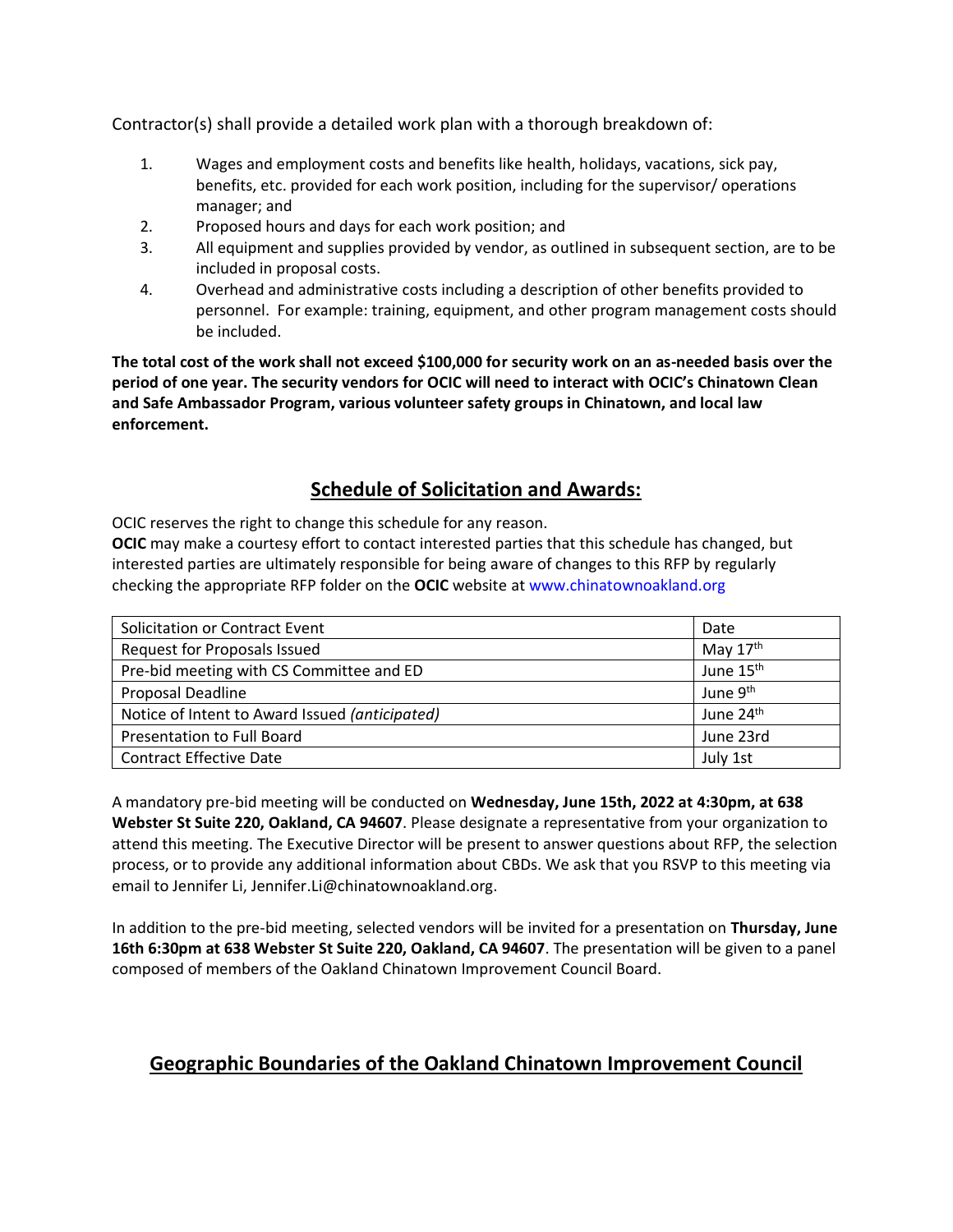OCIC's District boundaries consists of approximately 52 square blocks consisting of 1,116 parcels owned by 858 property owners, including parcels owned by the City of Oakland.. The District is generally bounded by:

- On the south: bounded by the 880 freeway from Fallon Street on the east to Franklin Street on the west.
- On the north: in general, the northern boundary is represented by the parcels on both sides of 13 Street from Webster Street on the west up to Lakeside Drive on the east.
- On the west: Due to the inclusion of Chinatown properties in the 2018 renewal of the Downtown Community Benefit District, the western boundary include parcels on both sides of Franklin Street from the 880 to 8 Street, and then the parcels on the east side of Franklin between 8 Street northward to 11 Street, and does not include the parcels between 11 and 12 Street fronting on Franklin but the remainder of the parcels between 11 and 13 Street jogging northward which will be seen on the maps provided in this plan;
- On the east: parcels on the west side of Fallon Street from the 880 freeway to 10 Street, and then including both the Oakland Museum and Kaiser Convention Center sites, continuing on the west side of 14 Street up to both sides of 14 Street and Lakeside Drive.

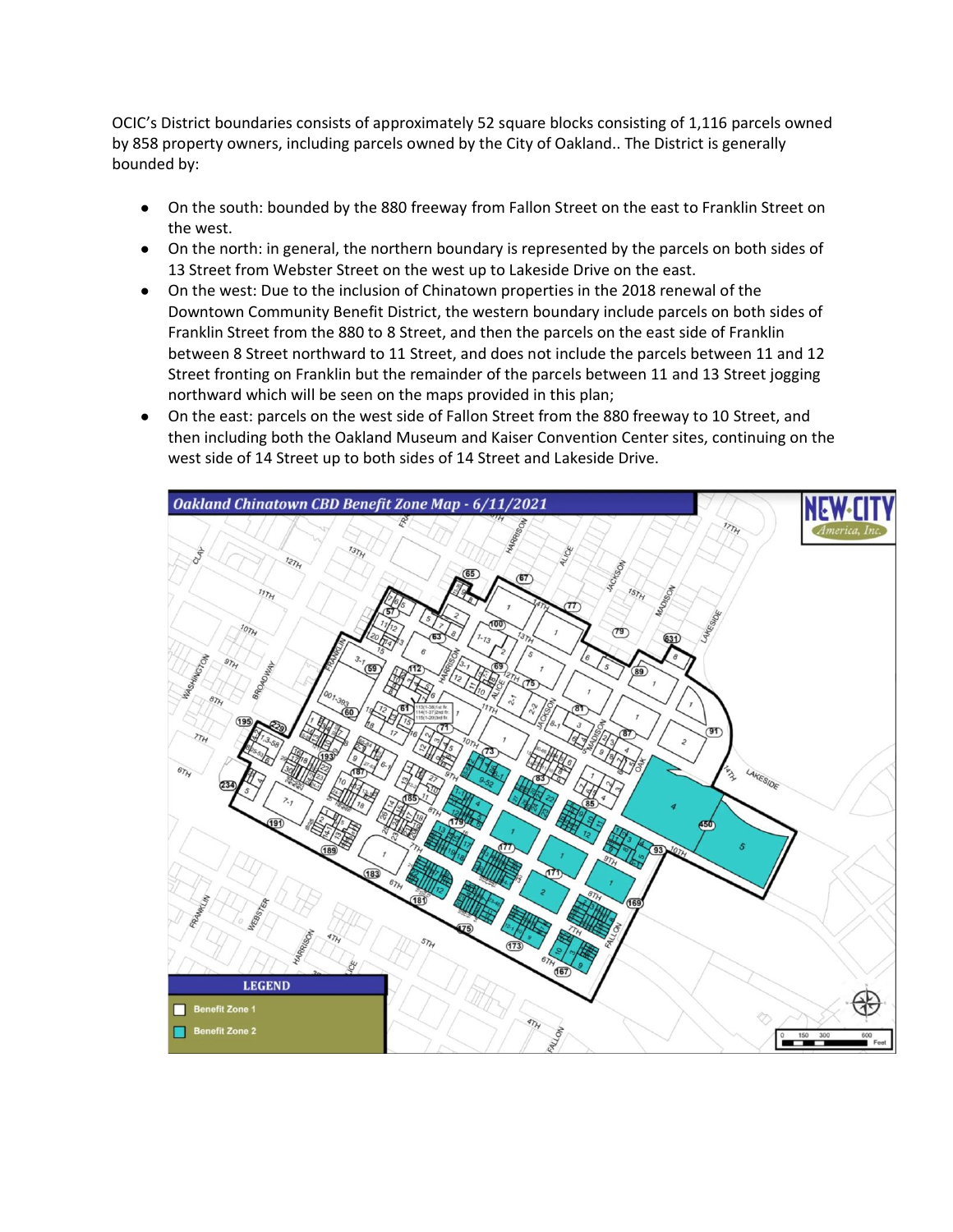## **Overall Safety Objectives**

Through the retention of one or multiple security Contractor(s), the OCIC seeks to accomplish the following:

- **1. Visible Program -** To provide visible evidence that the OCIC- funded security program is working on a day-to-day basis
- **2. Visible Safety Presence** Create a visible presence of safety within the boundaries of the District in order to improve the perception of public safety in the area.
- **3. Decrease Crime -** Achieve a measurable decrease in all crimes committed within the boundaries of the District. Specifically**:**
	- i. Provide a presence of public safety in the street and sidewalks within the District by walking foot beats and performing vehicle patrols to observe, report and mitigate street disorder.
	- ii. Deter solicitation, de-escalate conflicts, and other anti-social behavior in the District.
	- iii. Provide resource information to all persons in need or who are currently experiencing homelessness when possible.
	- iv. Interact with social service providers and existing Oakland volunteer groups to promote communication and collaboration on issues of mutual concern of community members in the District.
	- v. Provide safety escorts on foot, or in the patrol vehicle, for residents and community members feeling unsafe.
- **4. Team Interaction** Each individual employee will be required to carry one handheld radio and/or cell phone to communicate with the Contractor's Operations Manager and/or OCIC staff as directed, and other Ambassador co-workers. The selected contractor is responsible to provide and maintain all radios for maintenance personnel.
- **5. A Safer Chinatown**  By carrying out the above functions at a consistently high level, the result will be a safer Chinatown. All people, but especially seniors and young children will feel more secure and cared for as they go about their daily lives and business in the neighborhood. Visitors will feel welcome and seen. Merchants and residents will see preventative measures taken to help deter crime, assist and actively engage with community members and merchants, direct unhoused individuals and others in need of assistance to the appropriate resources, that will foster a clean and safe community in Oakland Chinatown.

#### **Scope of Services**

The Oakland Chinatown Improvement Council will require scheduling multiple shifts within a given day. We are asking that you provide us with your recommended schedule pertaining to the days and hours you believe OCIC will require. Rotating shifts may be a deployment strategy for all unarmed security personnel and mobile patrol units. The deployment schedule authority will rest with the Executive Director and Program Coordinator in consultation with the vendor. Please provide us with the number of personnel you recommend on each shift accompanied by their pay schedule.

Security personnel are to observe and report and will conduct their operations within the boundaries of the CBDs on foot patrol or vehicle patrol. Security personnel must also meet a minimum level of fitness in order to make their rounds. Vendor must also use an automated timekeeping system for this contract.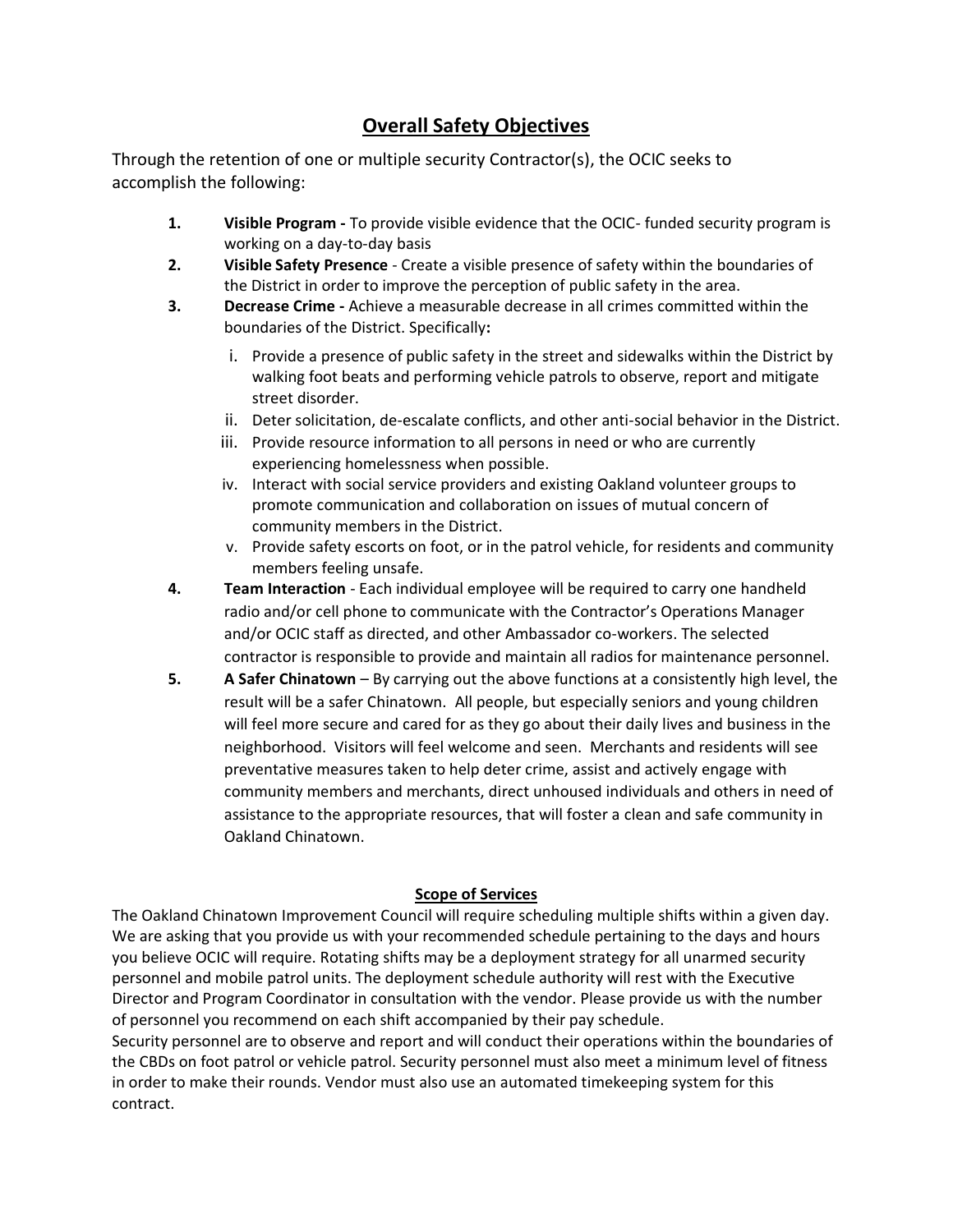Vendor's security personnel must be experienced in basic police patrol style skills. Security personnel are trained to be additional eyes and ears for the police department. Our goal is to be visible, mobile, and responsive. We do not respond to felony police calls; however, we may, from time to time, find ourselves assisting the local police with a felony crime scene investigation as witnesses. We expect Security personnel to understand the basic philosophy of community-based safety and possess exemplary customer service skills. The security personnel will interact daily with merchants, police, and the public and must possess the skills and ability to diffuse and deescalate problems and negotiate with people.

Periodically, Security personnel will use their knowledge of traffic law when undertaking preliminary investigations of drunk/drugged driving. Security personnel will also have to exercise Welfare and Institution Code knowledge in handling juveniles and the mentally ill.

Vendor safety personnel will be required to perform many tasks that include, but are not limited to the following:

- Provide a presence of safety in the areas within the District by conducting a potential combination of vehicle patrols and walking beats assigned by the Shift Supervisor based on reported areas of high rates of crime and calls for service.
- Attempt to stop criminal conduct and street disorder wherever possible by observing and reporting such conduct and disorder to the Oakland Police Department or Alameda County Sheriff's Office.
- Report criminal activities to OPD, OFD, or ACSO, avoiding participation in arrests or criminal investigations except in an emergency, or when specifically requested or directed by OPD/ ASCO/ BART officers to assist.
- Clear communications with local business, other Safety managers in various buildings, visitors, and CBD stakeholders
- Interviews of persons and witnesses
- Basic and comprehensive report writing that documents Security personnel actions and meets OCIC's requirements; this will include the use of tracking systems to be provided by the vendor
- Knowledge and discharge of basic self-defense techniques as directed by OCIC management and recommended by vendor
- Response to specific plans and directions that are tied to crime reduction plans adopted by OCIC
- Maintain close and professional relationship with the Oakland Police Department, Oakland Department of Transportation, Oakland Fire Department, BART Police, Alameda County Sheriff's Department, the District Attorney's Office and local merchants in the districts
- Evaluation of persons for the presence of mental illness or drug abuse and the arrangement of the appropriate response from nearby service providers
- Ability to use a 2-way radio in a professional manner and basic computer word-processing programs for report writing
- Ability to work in small teams on rotating shifts that include "swing" hours
- Maintain sensitivity to "quality of life" conditions such as graffiti, trash, human waste and arrange for appropriate action to be taken and the ability to work with other vendors to achieve the OCICs' maintenance goals
- Supervision to be provided by the Vendor

**Shift Supervisor -** Supervises Ambassadors and ensures compliance with company policy, district policies, and ensure the proper preparation of incident reports. Must possess **Private Patrol Officer's**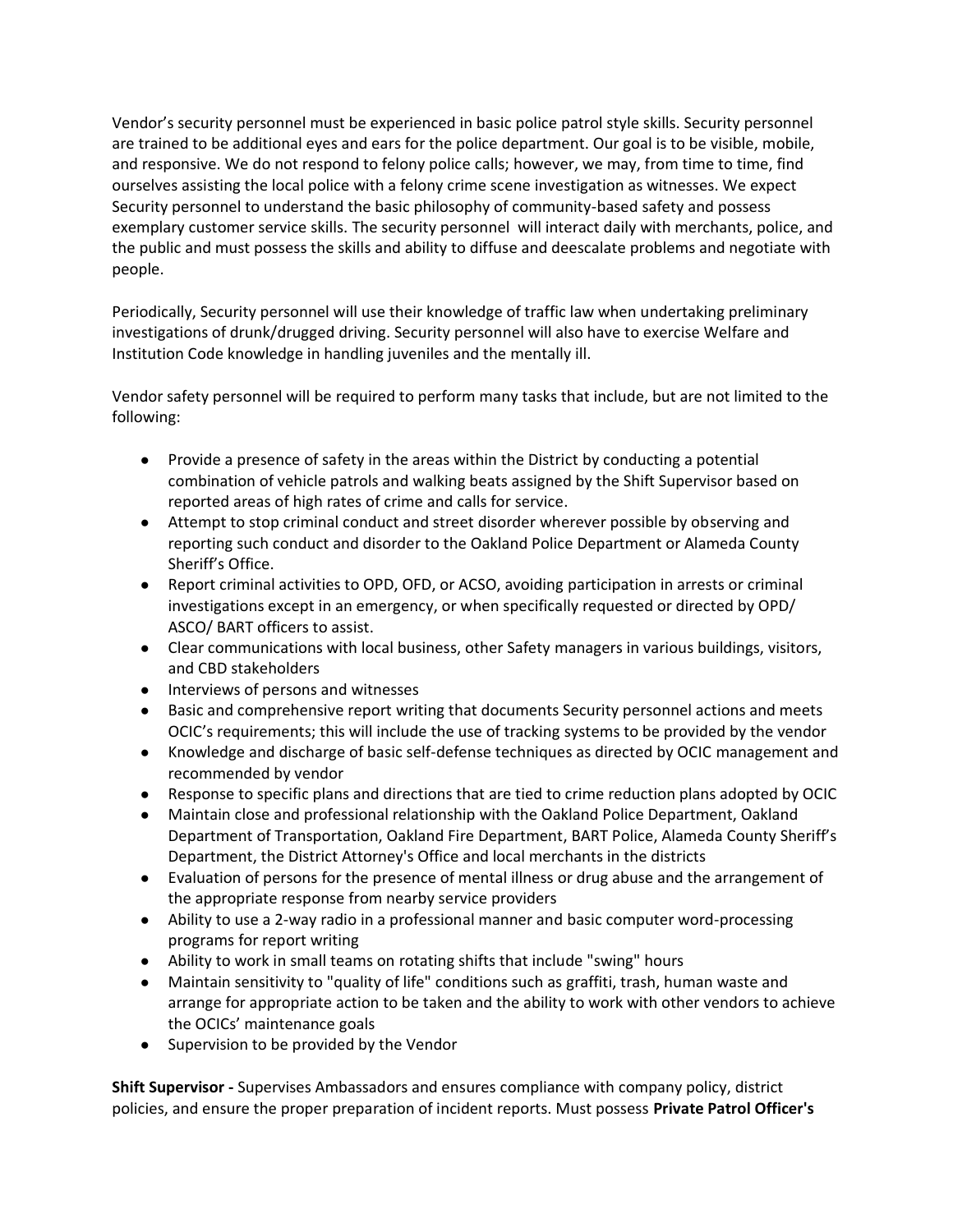**(PPO)** qualifications/certifications and have demonstrated good judgment and leadership skills. Ideal supervisor will have worked in a Community Benefits District or local police agency. Supervisor will interact on a regular basis with local authorities, local businesses.

**Foot Patrol and Vehicle Patrol Security Personnel -** Must be energetic and in excellent physical condition to patrol. Daily contact and incident reports are required. Please explain the ratio of vehicle patrol versus foot patrol security personnel that you would deploy.

**Dispatch -** Please explain how you will receive calls requesting safety services and how the dispatch of Ambassadors will occur. Elaborate on your communication program to illustrate the most efficient use of safety and OCIC resources.

**General Required Training of Ambassadors** - OCIC requests that the vendor lists the specialized training and advanced officer instruction that will be provided to personnel working on this account. The list should include programs devoted to leadership development, supervisor training, community policing techniques, officer safety, communications techniques, and customer service. Additionally, the vendor must comply with all government mandated training programs.

**Reporting -** It is a requirement of this contract that the vendor be able to provide monthly reporting to OCIC Management staff. Reports will need to identify key issues within OCIC boundaries, highlight agreed upon stats that demonstrate the work being done in OCIC boundaries, and truly give CBD management staff a usable tool for advocating on behalf of the districts.

**Required Certifications** - All personnel serving OCIC as security personnel must be in possession of or have a:

- Valid guard card
- First-aid trained and certified
- CPR trained and certified
- High school diploma or equivalent
- All security personnel must satisfactorily pass the following background checks:
	- o Narcotics- supervised urine checks
	- o Verification of social Safety number
	- o Criminal
	- o Report writing test
	- o Medical
	- o Legal residence status

**Reporting Requirements** - All reporting must be done through a computerized software that CBD management can have access to. Below are the minimum daily tasks that each staff must track and report:

**Daily Activity Reports** to include but not limited to:

- Provide number of public and merchant contacts
- Times and detailed descriptions of foot and vehicle patrol routes
- Suspicious Activities not resulting in an incident
- Safety escorts given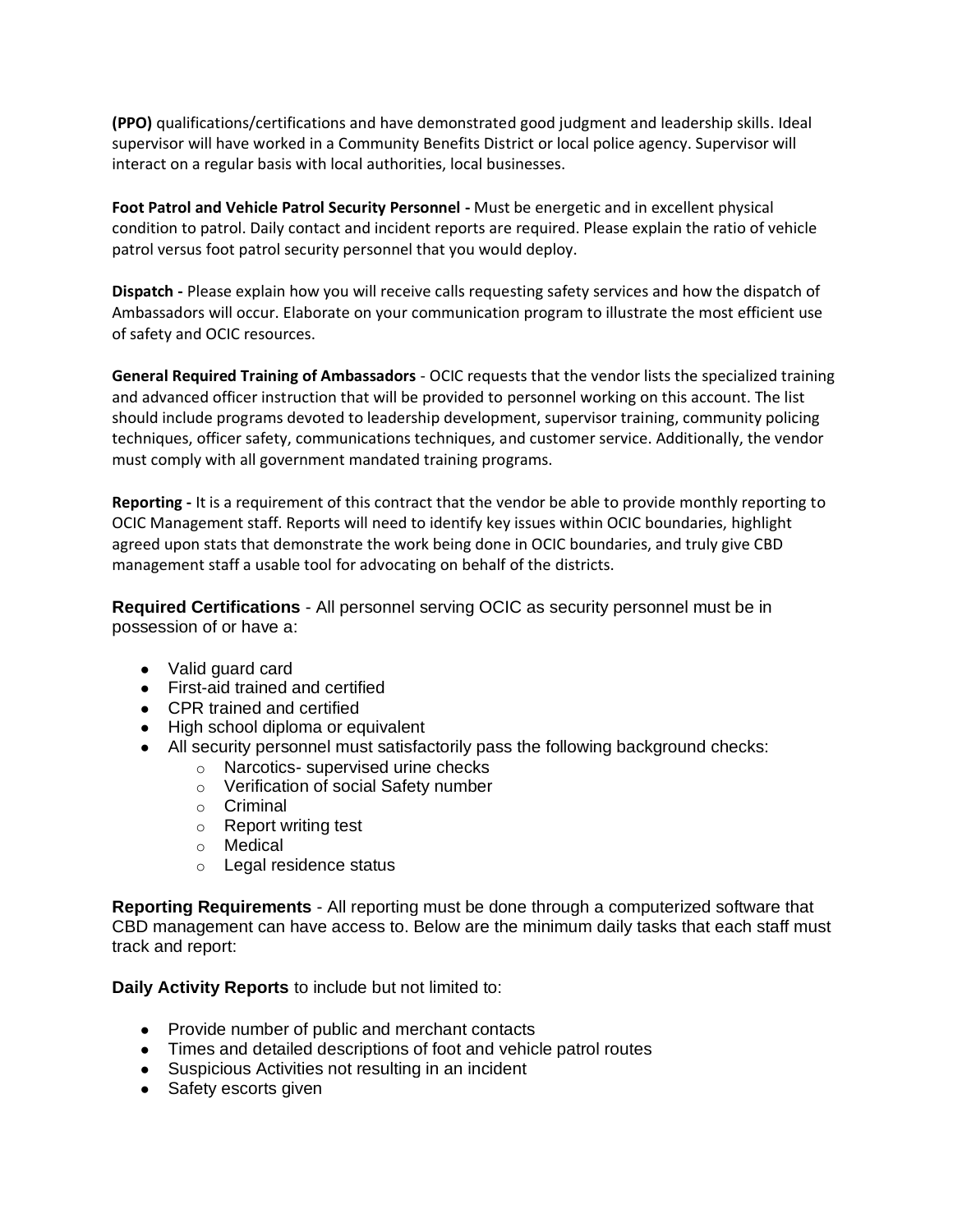**Incident Reporting** - to be provided for any and all incidents which security personnel respond to or are notified of occurring within the boundaries of the District. Incident Reports shall include, but not be limited to the following:

- Medical Emergencies
- Injuries
- Robberies / Thefts
- Violent Crimes
- Trespassing
- Engagement with any members of the community that required specific help or support services
- Any and all communication with law enforcement agencies
- Potential and Current Safety Hazards

**Good Standing** - Bidders must submit evidence, with their RFP, that the company is licensed and in good standing with the State of California Bureau of Safety and Investigative Services.

#### **Equipment and Supplies Vendor will be Required to Provide**

The vendor will be required to provide items including, but not limited to: uniforms, two-way radios, two-way radio recording device, supplies, gloves, cell phones, incident report forms and or reporting technology, enhanced training when needed.

#### **Company Information**

As a minimum, each RFP package shall contain the following:

- 1. A brief history of the Company, to include names of directors, branch manager, and account manager.
- 2. Provide information on contracts that you possess with within the Bay Area and Oakland.
- 3. Professional references from past and present clients; at least three total professional references.
- 4. A statement outlining the Company's ability to maintain and provide at all times exceptional, high-quality levels of service consistent with the requirements defined in the RFP and as specified by the CBDs.
- 5. A brief summary of the vendor's ability to maintain full service during possible emergencies and a statement outlining how the priorities of the District's contract in relation to other existing contracts will be determined.
- 6. Sufficient information to indicate the vendor's ability to provide an adequate number of permanently staffed, suitably qualified personnel during the term of the agreement at any and all locations.
- 7. A sample copy of vendor's forms and procedures for investigating and reporting all types of incidents.
- 8. Complete description of personnel policies and practices, including employment requirements, protocols for pre-employment medical examinations, drug testing and selection procedures.
- 9. The vendor's license details and expiration dates where applicable.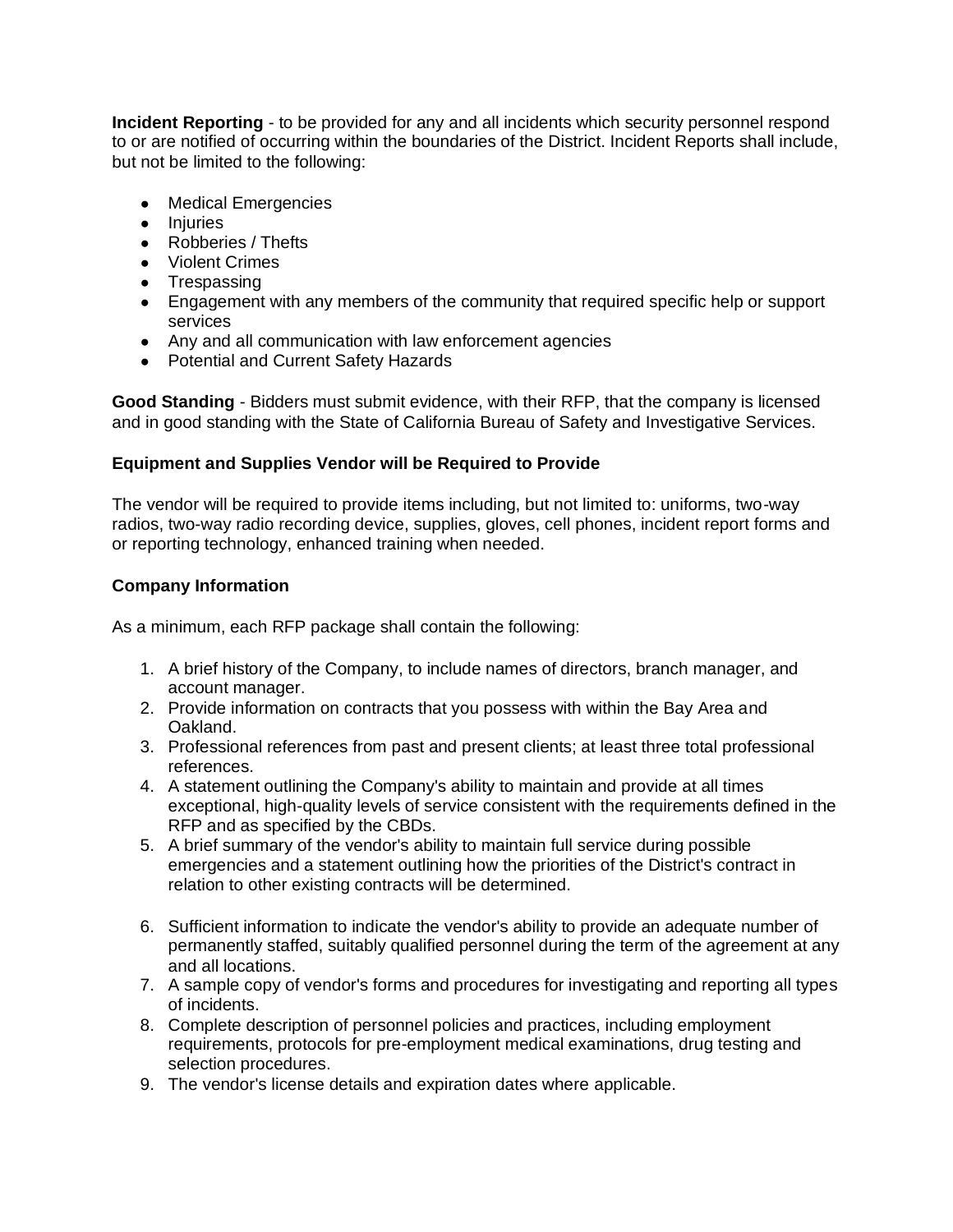#### **Contractor's Representations**

The Contractor, by submitting a bid, represents that:

- 1. The vendor has read and understands the contents of the RFP information packet and the bid is made herewith.
- 2. The vendor, before submitting a proposal, understands that the vendor must: a) examine the RFP information pack and exhibits; b) visit the site and become familiar with all local conditions which may in any manner affect the cost, progress or performance of the services; and, c) become familiar with all applicable Federal State and local laws, ordinances, codes, rules and regulations that may in any way affect the cost, progress or performance of the services.

#### **Insurance**

The successful Contractor must provide a Certification of Insurance in accordance with the RFP.

#### **Baseline Insurance Requirements**

The successful contractor shall be required to carry the following insurance from an A-rated company admitted in California and acceptable to the CBDs. Further, the contractor shall name the CBDs, its Ambassadors, directors, administrators and employees as additional insured

**General Liability, Automobile, Workers' Compensation and Professional Liability**  Contractor shall procure, prior to commencement of service, and keep in force for the term of this contract, at Contractor's own cost and expense, the following policies of insurance or certificates or binders as necessary to represent that coverage as specified below is in place with companies doing business in California and acceptable to the City. If requested, the Contractor shall provide the City with copies of all insurance policies. The insurance shall at a minimum include:

**Commercial General Liability insurance** shall cover bodily injury, property damage and personal injury liability arising from premises operations, independent contractors, productscompleted operations, personal & advertising injury and contractual liability. Coverage shall be at least as broad as the Insurance Services Office Commercial General Liability coverage (occurrence Form CG 00 01)

**Limits of liability:** Contractor shall maintain commercial general liability (CGL) and, if necessary, commercial umbrella insurance with a limit of not less than \$2,000,000 each occurrence. If such CGL insurance contains a general aggregate limit, either the general aggregate limit shall apply separately to this project/location or the general aggregate limit shall be twice the required occurrence limit.

**Automobile Liability Insurance.** Contractor shall maintain automobile liability insurance for bodily injury and property damage liability with a limit of not less than \$1,000,000 each accident. Such insurance shall cover liability arising out of any auto (including owned, hired, and non owned autos). Coverage shall be at least as broad as the Insurance Services Office Form Number CA 0001.